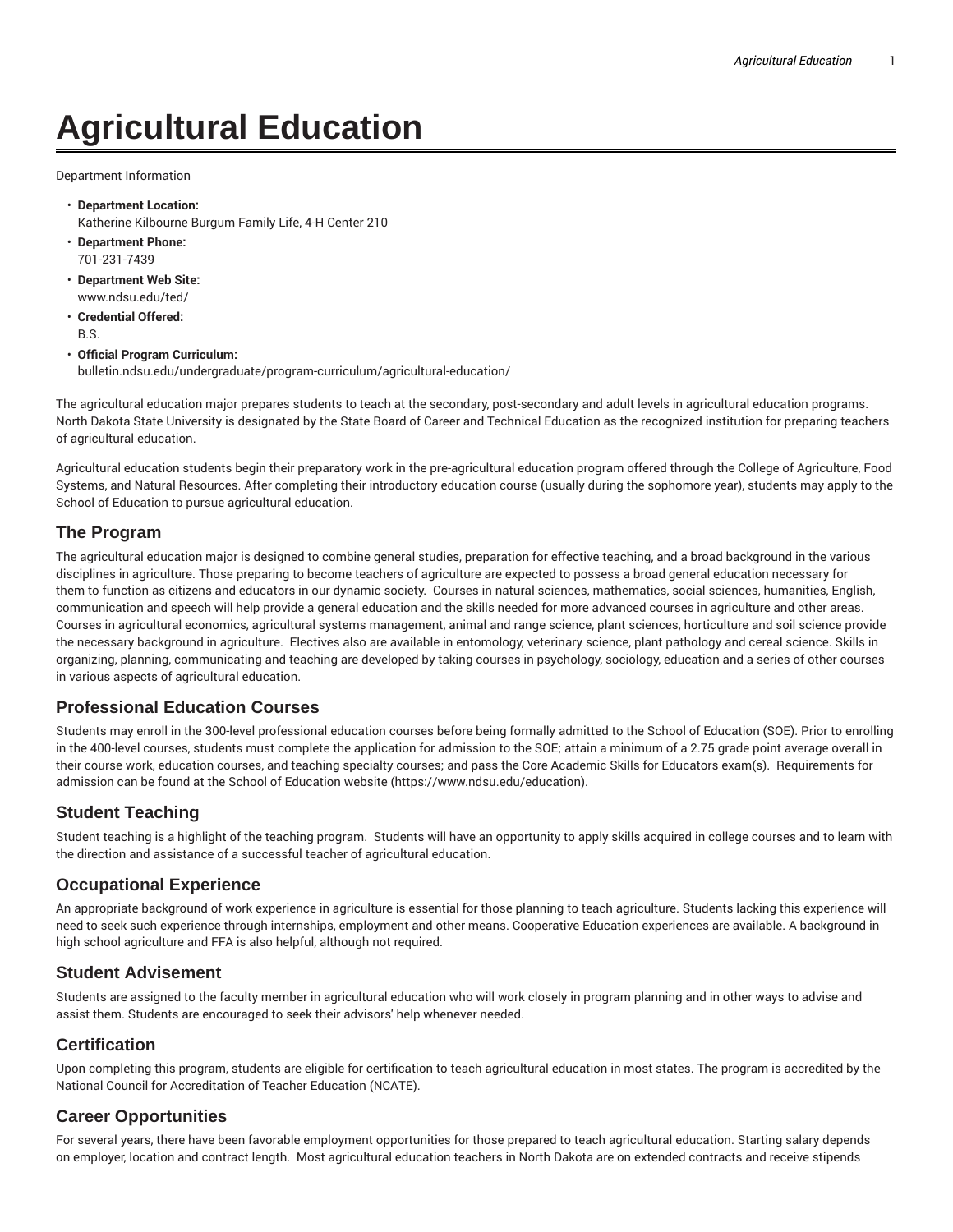for serving as an FFA advisor. Typical starting salaries range from \$35,000 to \$40,000. Other graduates seek employment in Cooperative Extension, farming, agricultural finance, agribusiness, and government agencies in agriculture, or continue their studies at the graduate level.

## **Collegiate FFA Chapter**

The primary purpose of the Collegiate FFA Chapter is to prepare graduates in agricultural education to serve as advisors of secondary FFA chapters. Students majoring in agricultural education are encouraged to participate actively in the activities of the NDSU Collegiate FFA Chapter.

## **Financial Aid and Scholarships**

Students seeking financial aid should contact the Office of Financial Aid and Scholarships or One Stop. To inquire about scholarship opportunities, contact the Office of Admission. The College of Agriculture, Food Systems, and Natural Resources; the College of Human Development and Education, and the North Dakota FFA Foundation offer scholarships ranging from \$500-\$1,000.

## **Plan of Study**

Please note this is a sample plan of study and not an official curriculum. Actual student schedules for each semester will vary depending on start year, education goals, applicable transfer credit, and course availability. Students are encouraged to work with their academic advisor on a regular basis to review degree progress and customize an individual plan of study.

| <b>First Year</b>                            |                                  |                           |
|----------------------------------------------|----------------------------------|---------------------------|
| Fall                                         | <b>Credits Spring</b>            | <b>Credits</b>            |
| <b>AGRI 189</b>                              | 1 ANSC 223                       | $\sqrt{2}$                |
| <b>ANSC 114</b>                              | 3 ASM 125                        | $\ensuremath{\mathsf{3}}$ |
| <b>ENGL 110</b>                              | 4 CHEM 117 or 121                | 3                         |
| HNES 100 or 111                              | 2 CHEM 117L or 121L              | $\mathbf{1}$              |
| <b>MATH 104</b>                              | 3 ECON 201                       | 3                         |
| <b>PLSC 110</b>                              | 3 ENGL 120                       | $\mathsf{3}$              |
|                                              | 16                               | 15                        |
| <b>Second Year</b>                           |                                  |                           |
| Fall                                         | <b>Credits Spring</b>            | <b>Credits</b>            |
| <b>AGEC 242</b>                              | 3 ANSC Elective                  | 3                         |
| <b>BIOL 150</b>                              | 3 BIOL 315                       | $\ensuremath{\mathsf{3}}$ |
| <b>BIOL 150L</b>                             | 1 BIOL 315L                      | $\mathbf{1}$              |
| <b>ECON 202</b>                              | 3 EDUC 322                       | $\ensuremath{\mathsf{3}}$ |
| <b>EDUC 321</b>                              | 3 COMM 110                       | 3                         |
| <b>H&amp;CE 232</b>                          | 3 Humanities & Fine Arts         | $\ensuremath{\mathsf{3}}$ |
| <b>Complete Core Academic Skills</b><br>Exam | <b>PLSC Elective</b>             | 3                         |
|                                              | Apply to the School of Education |                           |
|                                              | 16                               | 19                        |
| <b>Third Year</b>                            |                                  |                           |
| Fall                                         | <b>Credits Spring</b>            | <b>Credits</b>            |
| <b>AGEC Elective</b>                         | 3 ASM 264                        | 3                         |
| <b>ASM 115</b>                               | 3 EDUC 489                       | $\ensuremath{\mathsf{3}}$ |
| <b>EDUC 451</b>                              | 3 ENGL 358                       | 3                         |
| <b>H&amp;CE 444</b>                          | 3 H&CE 480                       | $\ensuremath{\mathsf{3}}$ |
| <b>Humanities &amp; Fine Arts</b>            | 3 IME 335                        | 3                         |
| <b>PLSC 210</b>                              | 3 SOIL 210                       | $\ensuremath{\mathsf{3}}$ |
| <b>PLSC 211</b>                              | $\mathbf{1}$                     |                           |
|                                              | 19                               | 18                        |